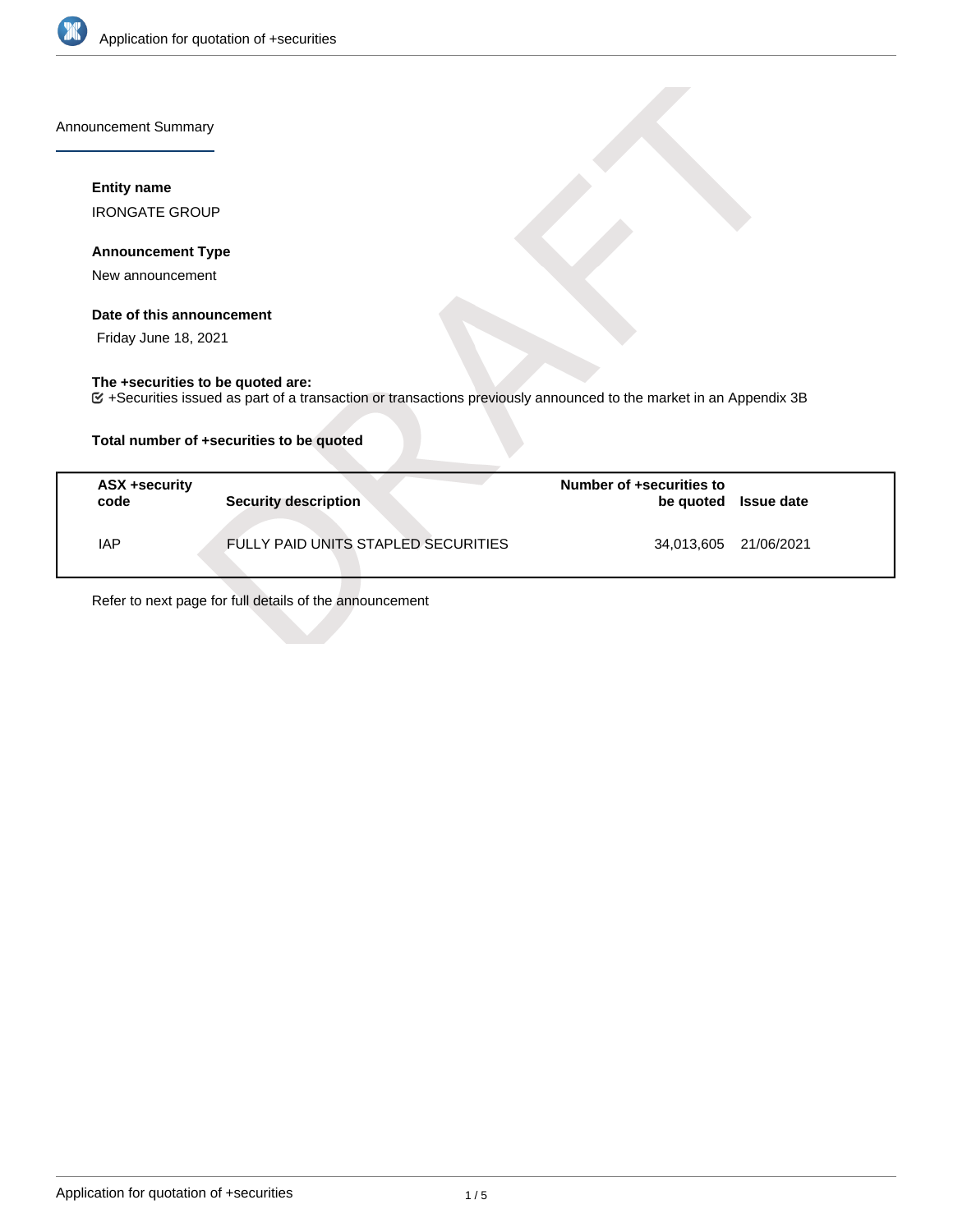

Part 1 - Entity and announcement details

## **1.1 Name of entity**

IRONGATE GROUP

We (the entity named above) apply for +quotation of the following +securities and agree to the matters set out in Appendix 2A of the ASX Listing Rules.

**1.2 Registered number type** ARSN

**Registration number** 162067736

**1.3 ASX issuer code** IAP

**1.4 The announcement is** New announcement

**1.5 Date of this announcement**

18/6/2021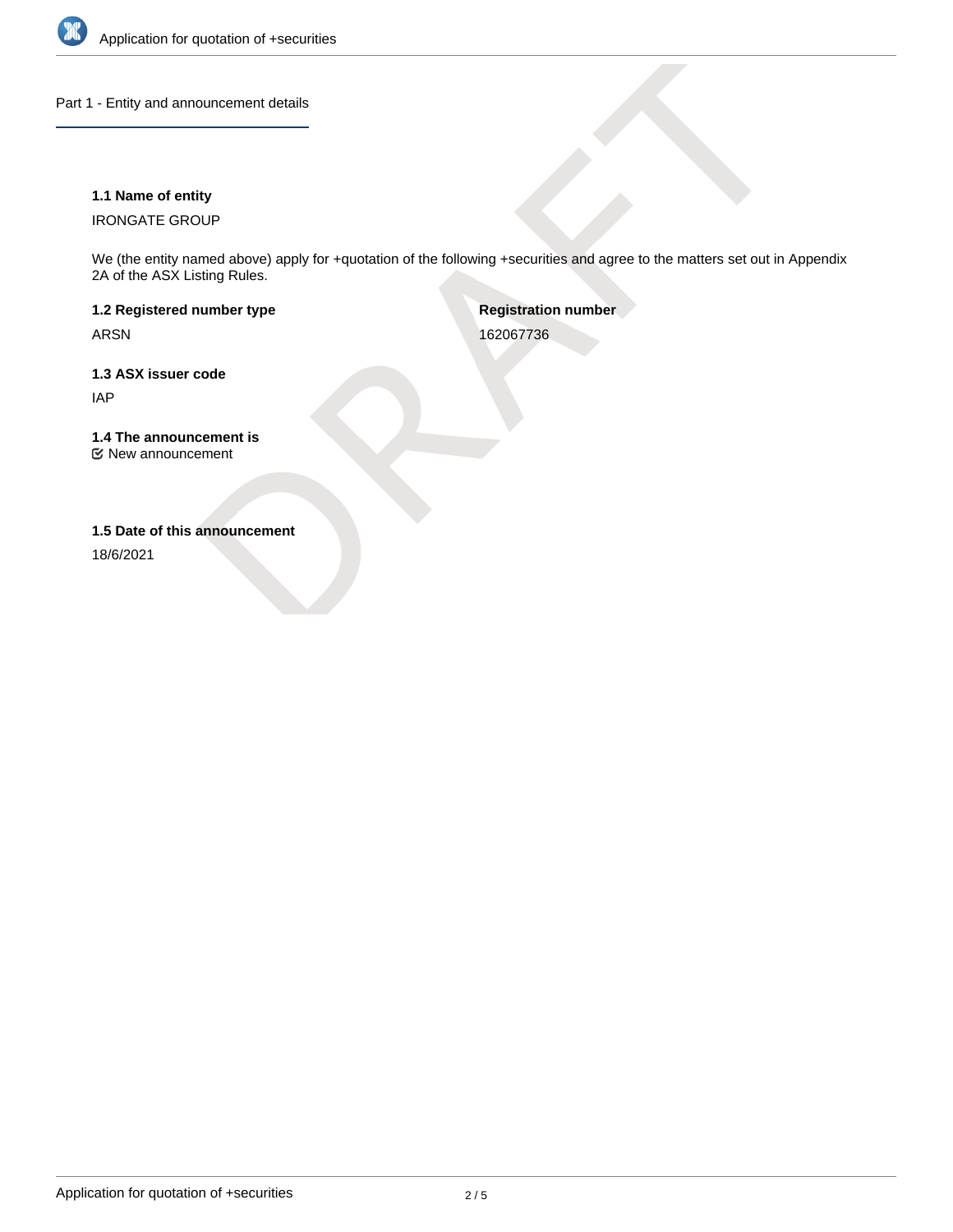

# Part 2 - Type of Issue

#### **2.1 The +securities to be quoted are:**

+Securities issued as part of a transaction or transactions previously announced to the market in an Appendix 3B

#### **Previous Appendix 3B details:**

| <b>Announcement Date and</b><br>Time | <b>Announcement Title</b> | Selected Appendix 3B to submit quotation<br>request                         |
|--------------------------------------|---------------------------|-----------------------------------------------------------------------------|
| 15-Jun-2021 09:30                    |                           | New - Proposed issue of securities - IAP A placement or other type of issue |

**2.3a.2 Are there any further issues of +securities yet to take place to complete the transaction(s) referred to in the Appendix 3B?**

No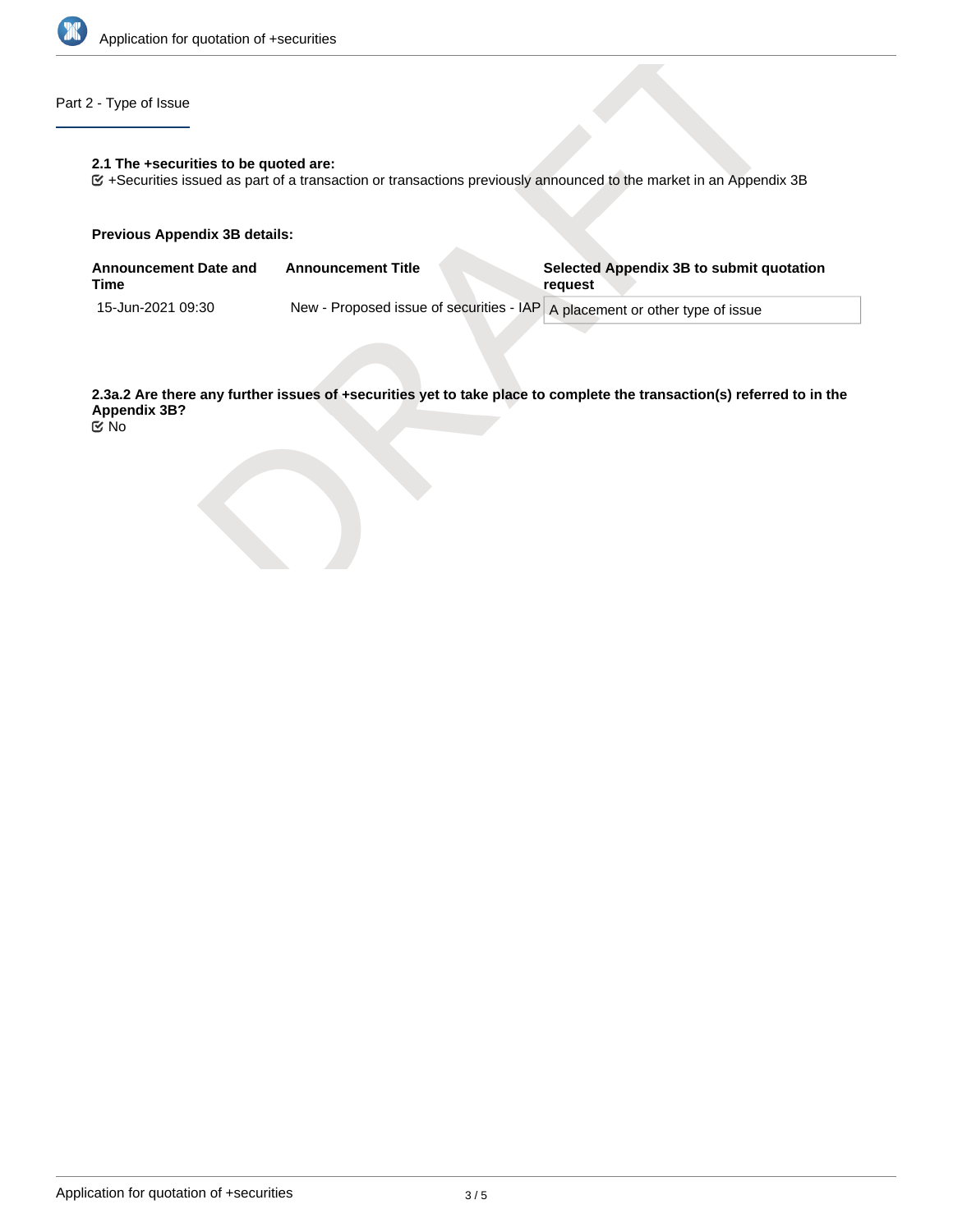

Part 3A - number and type of +securities to be quoted where issue has previously been notified to ASX in an Appendix 3B

## Placement Details

**ASX +security code and description**

IAP : FULLY PAID UNITS STAPLED SECURITIES

**Issue date** 21/6/2021

Issue details

**Number of +securities to be quoted** 34,013,605

**Are the +securities being issued for a cash consideration?**

Yes

**In what currency is the cash consideration being paid?**

**What is the issue price per +security?**

AUD - Australian Dollar

AUD 1.47000000

**Any other information the entity wishes to provide about the +securities to be quoted**